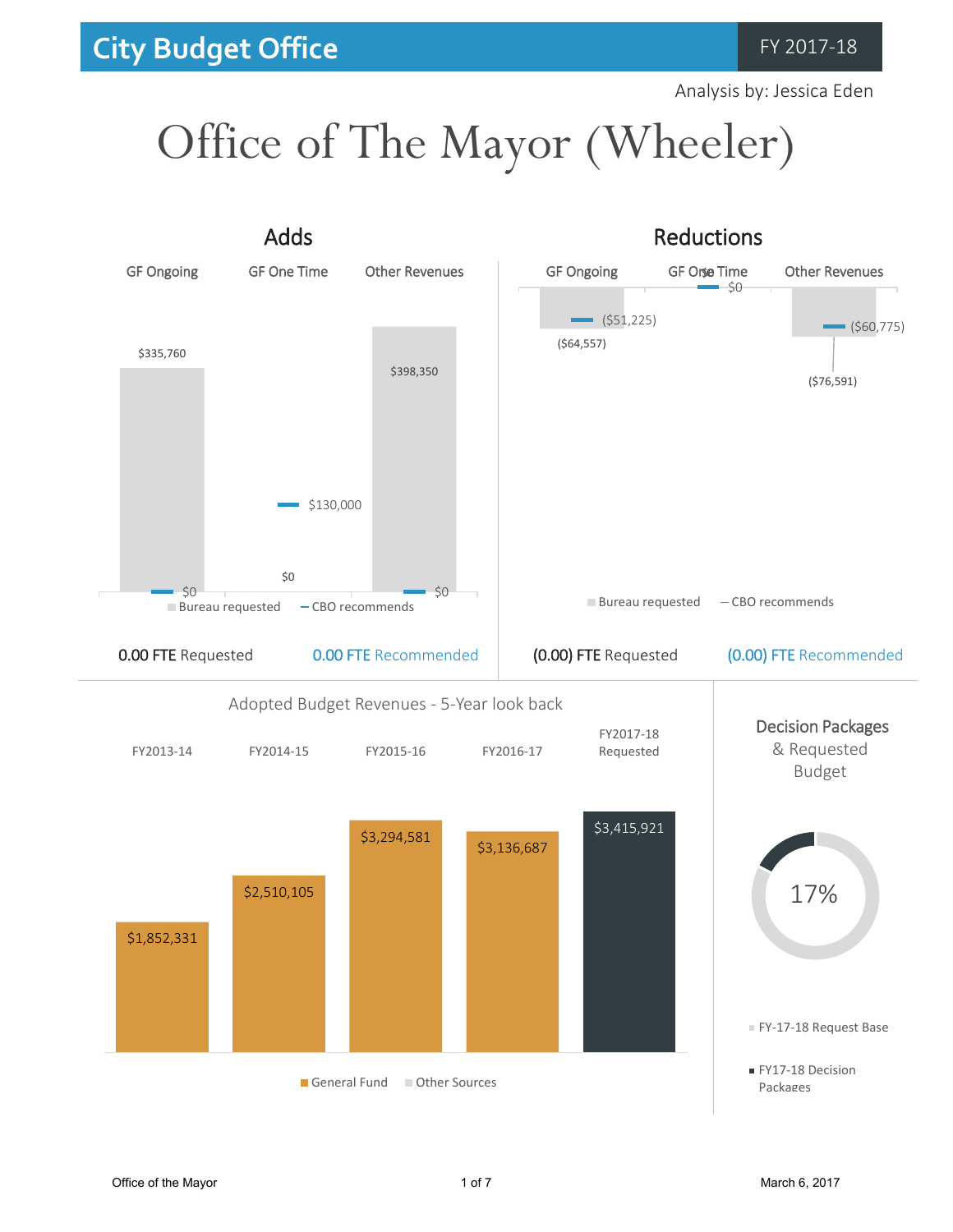### Decision Package Analysis & Recommendations

#### Workforce Development, MY\_01, \$400,000, 0.00 FTE

The Mayor's Office requests \$400,000 in ongoing General Fund resources to expand the workforce development program. Currently, the workforce development program receives \$190,000 in ongoing General Fund resources. These funds have historically gone to Worksystems, Inc. a local non-profit that facilitates the SummerWorks and Black Male Achievement Initiative youth employment programs.

The City of Portland is the largest non-federal supporter of Worksystems, Inc. allocating \$3,538,000 ([1](#page-1-0)2%) to its FY16-17 budget.<sup>1</sup> The majority of this funding is channeled through the Portland Development Commission workforce development programs. The existing workforce development program reflects the values in the City's Racial Equity Plan:

100% of youth served by Worksystems investments are low income & 68% identify as youth of color.[2](#page-1-1)

Worksystems, Inc. Youth Outcomes as of Sept. [3](#page-1-2)0, 2016<sup>3</sup>:

1,223 youth completed college and career readiness training

66% achieved a degree or certificate

64% achieved at least a two grade level gain in literacy or numeracy

79% were placed in college or employment; of those employed, 88% were still employed 6 months later

1,034 were placed in a paid work experience or internship

The Mayor's office notes that it intends to continue supporting SummerWorks and the Black Male Achievement Initiative. However, the additional \$400,000 is not necessarily slated for Worksystems, Inc. or specifically youth workforce development.

The request to expand workforce development reflects a proactive approach to succession planning that connects disadvantaged populations with City jobs. The Mayor's Office notes that over 20% of the City's workforce is 50 or older<sup>[4](#page-1-3)</sup> and nearly 75% of the City's employees identify

 $\overline{a}$ 

<span id="page-1-0"></span><sup>&</sup>lt;sup>1</sup> Worksystems, Inc, PY16 Resource Plan, Accessed February 10, 2017,

http://www.worksystems.org/sites/default/files/Budget%2C%20July%202016-June%202017.pdf

<span id="page-1-1"></span><sup>2</sup> Worksystems, Inc, Youth Investments, Accessed February 10, 2017, http://www.worksystems.org/our-approach/youthinvestments

<span id="page-1-3"></span><span id="page-1-2"></span><sup>3</sup> Worksystems, Inc, Youth Outcomes, Accessed February 10, 2017, http://www.worksystems.org/our-results/youth-outcomes <sup>4</sup> Office of Equity and Human Rights, COP Dashboard, Accessed February 10, 2017,

https://www.portlandoregon.gov/oehr/article/595121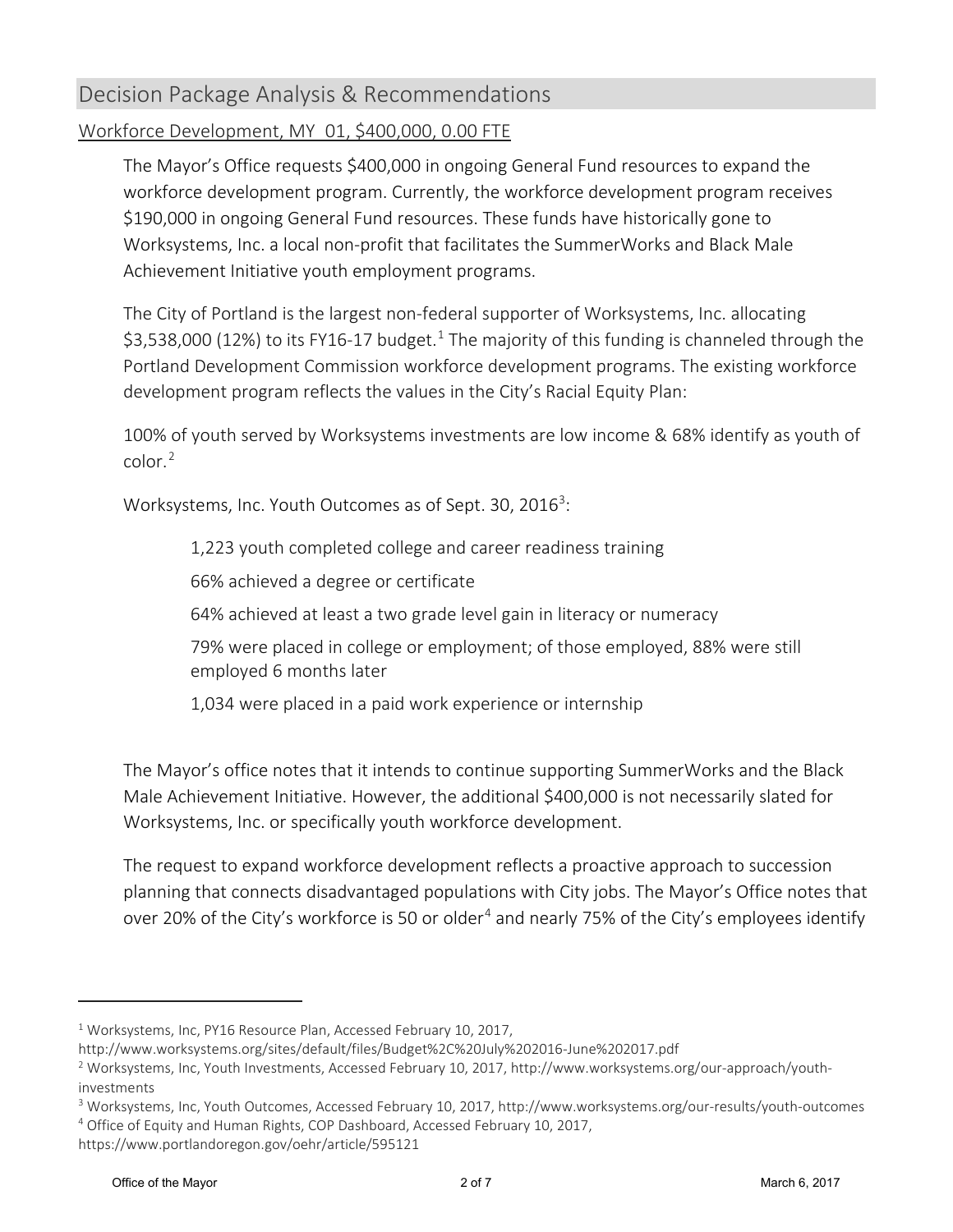as white.<sup>[5](#page-2-0)</sup> However, the Mayor's office has not yet identified the community partners who will administer the additional workforce development programs that will help cultivate a diverse pipeline of local talent.

Barring more detailed information about program implementation, CBO does not recommend the request at this time in relation to other General Fund requests.

#### **CBO Recommendation: \$0**

#### Mayor's Commissioner Staff Rep Position(s), MY\_02, \$334,110, 3.00 FTE

The decision package requests \$334,110 in on-going General Fund resources to fund three Commissioner Staff Representatives (CSRs). Each of these positions is budgeted at mid-point of the salary scale.

One CSR's core responsibility will be to provide broader engagement of bureaus and the Council-related to resiliency and emergency response activities. The second CSR will be responsible for engaging the bureaus and Council on homelessness. The third CSR will support the Director of Bureau Relations in implementing the Mayor's agenda and Council priorities across all bureaus.

All three positions align with the budget guidance provided by the Mayor and should enhance the level of service both externally and internally. However, CBO does not recommend funding the positions at this time given the very limited amount of ongoing General Fund available and competing requests for other priorities. Should additional resources become available or additional cuts taken, the City may benefit from this support in the Mayor's Office for these key priorities.

#### **CBO Recommendation: \$0**

#### Mayor's Office 5% Reduction MY\_03, (\$141,148), 1.00 FTE

This package reduces personnel spending by \$141,148 in ongoing General Fund resources to comply with the 5% reduction budget guidance. This reduction will require the Mayor's Office to reduce staff size for FY 2017-18. The external materials and services budget includes funds earmarked for youth workforce development (\$190,000) and funding for a Sovereign Government Relations position (\$56,000, previously known as Tribal Liaison) that will be housed in Government Relations in FY 2017-18. These commitments leave little flexibility in the office's external materials and services budget.

 $\overline{a}$ 

<span id="page-2-0"></span><sup>5</sup> Office of Equity and Human Rights, COP Dashboard, Accessed February 10, 2017, https://www.portlandoregon.gov/oehr/article/595121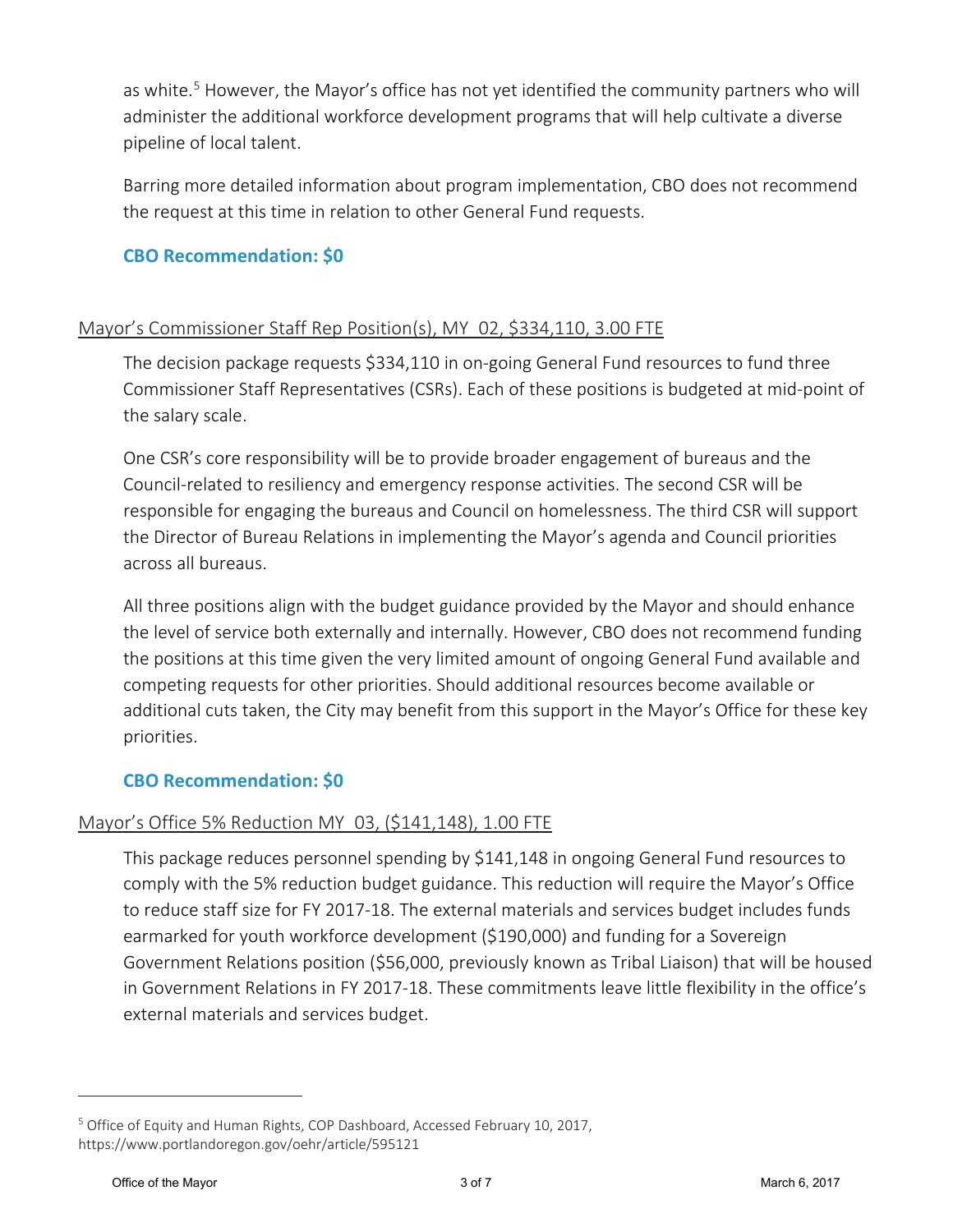The Mayor's current staff count is well below previous mayors' (with the exception of Mayor Hales) and there are currently several priorities that impact the City, among them the housing crisis, Department of Justice settlement, and decaying infrastructure. It is critical that the Mayor's Office have the capacity to provide a high level of service to Portland's citizens and City Bureaus.

The City Budget Office does not recommend this reduction.

#### **CBO Recommendation: \$0**

#### DOJ Sr. Policy Advisor MY 04, \$0, 0.00 FTE

The City Attorney requested funding for an ongoing Senior Policy Advisor (AT\_06) that will work in the Mayor's Office and will interact with all elected officials to manage the DOJ settlement. This position will work closely with the Portland Police Bureau (PPB) and the City Attorney's Office to facilitate the timely and complete compliance with the DOJ agreement.

During Mayor Wheeler's transition, the need for this position was identified and, in order to respond as quickly as possible, the position was filled and funded through vacancy savings for the City Attorney; however, these vacancy savings will not continue in FY 2017-18 and therefore can no longer fund the position.

This position will facilitate the conclusion of the DOJ settlement in a timely manner. CBO recommends funding a limited term position for two years with the second year built into the CAL target.

In addition, CBO recommends reducing ongoing funding for the Compliance Officer Community Liaison and Community Oversight Advisory Board (COCL/COAB) by \$130,000 (one time) and using those funds to support this position. Currently, the COCL/COAB is being restructured and funding requirements are unknown, but CBO believes that a \$130,000 reduction in the \$800,000 budget would leave ample funding for the COCL contract (\$355,000) and other necessary costs. Finally, CBO recommends the funding and position be included in the Mayor's budget since the position will be under the guidance of the Mayor.

#### **CBO Recommendation: \$130,000, 0.00 FTE**

#### Sovereign Government Relations Add Package, MY\_05, \$0, 1.00 FTE

On July 11, 2012, City Council passed Resolution 36941 outlining its intent to formalize the City's relationship with Tribal Government Partners. In 2015, the Native American Advisory Commission was formed to identify opportunities to strengthen the urban Indian community relationship and to advise priorities and actions to establish and maintain a Tribal Program in the City. In FY 2016-17, this function and funding for it were assigned to the Office of the Mayor.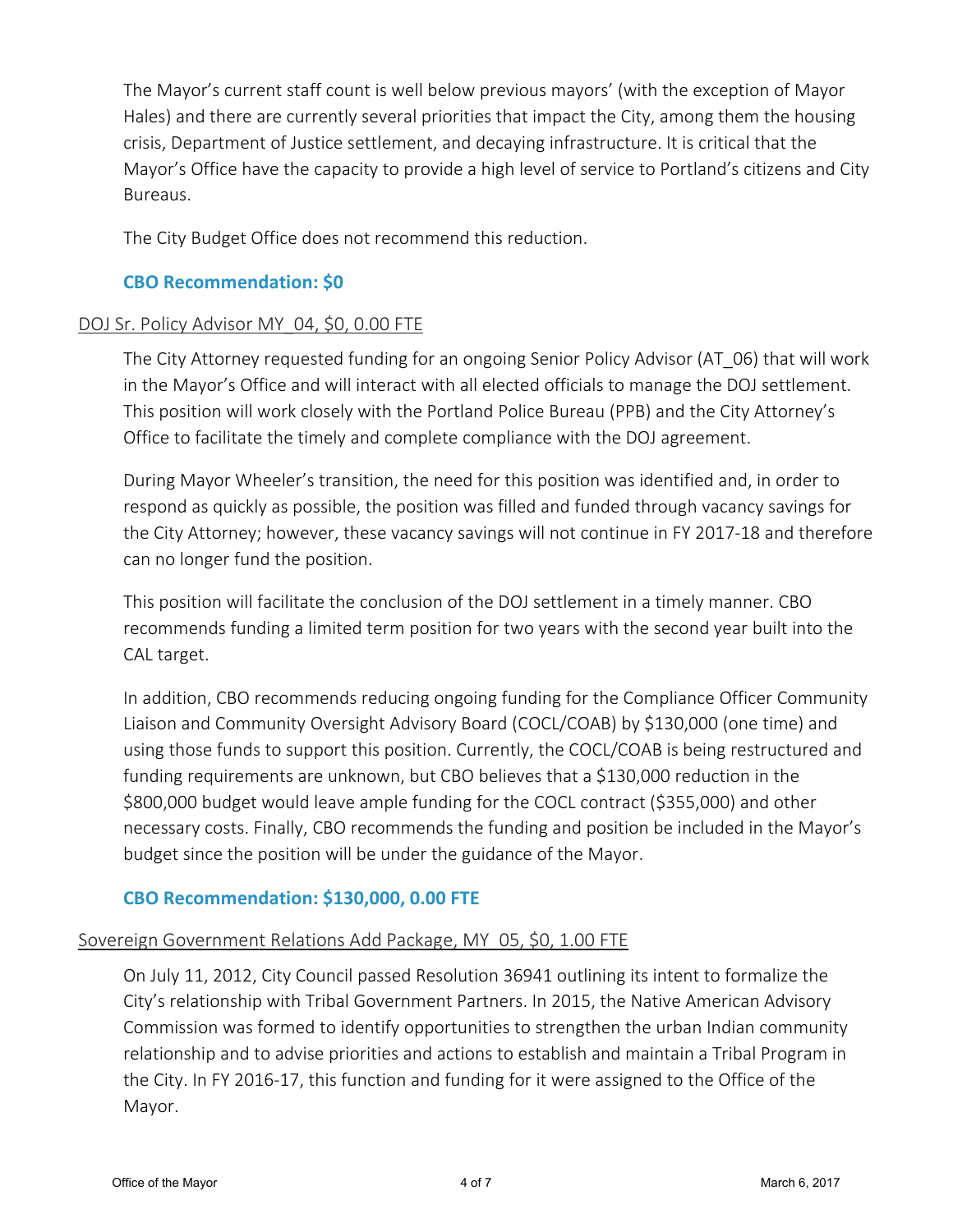This decision package would transfer this function to OGR in FY 2017-18 along with \$56,000 in resources; OGR has requested the remaining (GR\_05) \$56,000 in new General Fund. Because this function was previously funded in the FY 2016-17 budget, CBO does not recommend additional General Fund resources. Instead, CBO recommends a transfer of \$112,000 to OGR for the position. Additional resources may need to be added to the Mayor's Office budget to make up for any shortfalls caused by the transfer.

**CBO Recommendation: (\$112,000), 0.00 FTE**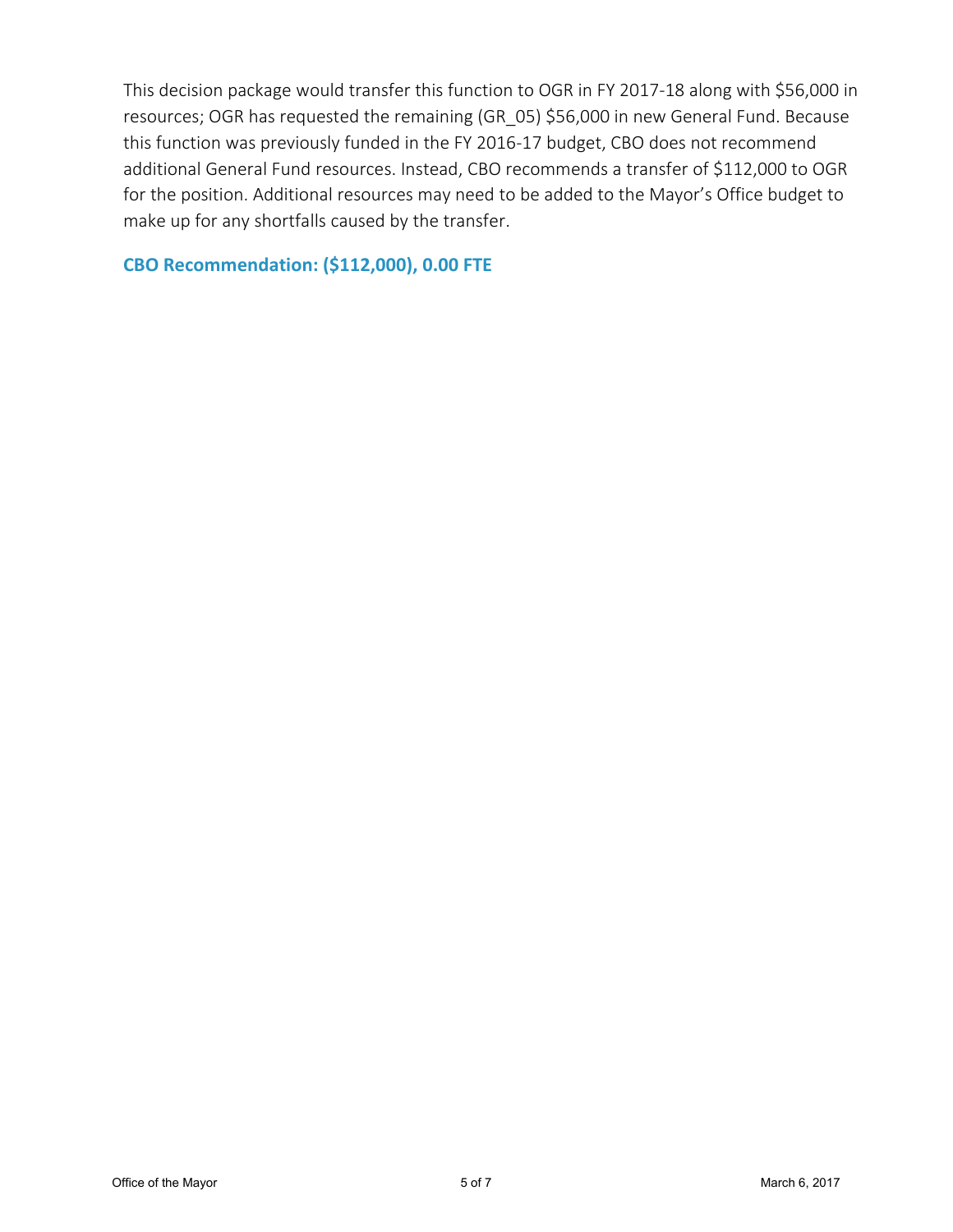# Bureau Budget Summary – Request and Recommendations

|                                        |   | Adopted<br>FY 2016-17 |    | <b>Request</b><br><b>Base</b> |    | <b>Bureau</b>   | <b>CBO</b>            | <b>Total</b><br>Recommended Recommended |  |
|----------------------------------------|---|-----------------------|----|-------------------------------|----|-----------------|-----------------------|-----------------------------------------|--|
|                                        |   |                       |    |                               |    | <b>Decision</b> |                       |                                         |  |
|                                        |   |                       |    | (A)                           |    | Packages (B)    |                       | Adjustments (C) Revised (A+B+C)         |  |
| <b>Resources</b>                       |   |                       |    |                               |    |                 |                       |                                         |  |
| <b>General Fund Discretionary</b>      |   | 1,590,725             |    | 1,291,128                     |    | 271,203         | (192, 428)            | 1,369,903                               |  |
| General Fund Overhead                  |   | 1,545,962             |    | 1,531,831                     |    | 321,759         | (382,534)             | 1,471,056                               |  |
| <b>Total Resources</b>                 |   | \$3,136,687           |    | \$2,822,959                   |    | \$592,962       | (574, 962)            | \$2,840,959                             |  |
|                                        |   |                       |    |                               |    |                 |                       |                                         |  |
| <b>Requirements</b>                    |   |                       |    |                               |    |                 |                       |                                         |  |
| <b>Personnel Services</b>              | Ś | 1,865,190             | S. | 1,929,075                     | S. | 170,462         | $(40, 462)$ \$<br>- Ś | 2,059,075                               |  |
| <b>External Materials and Services</b> |   | 791,833               |    | 396,313                       |    | 411,250         | (523, 250)            | 284,313                                 |  |
| Internal Materials and Services        |   | 479,664               |    | 497,571                       |    | 11,250          | (11,250)              | 497,571                                 |  |
| <b>Total Requirements</b>              |   | \$3,136,687           |    | \$2,822,959                   |    | \$592,962       | (574, 962)<br>s       | \$2,840,959                             |  |

# Below is a summary of The Mayor's Office operating budget.